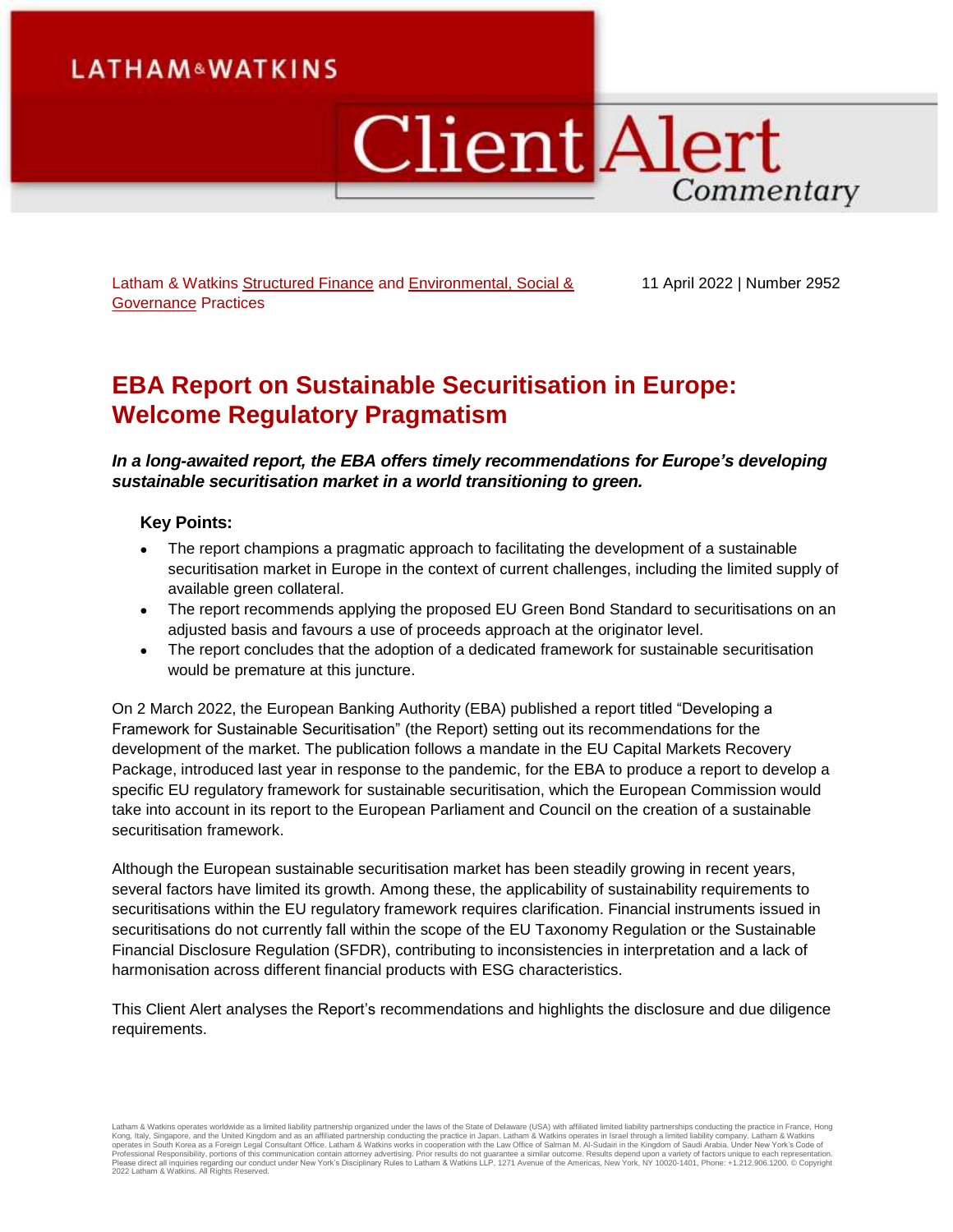# **Overview**

Pragmatism is one of the drivers of the Report's recommendations, which acknowledge not only the particularities of securitisation, such as the variety of products and the multiplicity of parties, but also the immaturity of the current EU sustainable securitisation market and the need for consistency with existing and still-evolving ESG standards. With market development as a priority, at this stage the EBA recommends a transitory approach to ensure that regulation does not stifle, but rather encourages, the growth of green assets, specifically financing new green assets rather than refinancing existing ones.

The EBA seeks to be reasonable and proportionate as to what can be achieved now as the market transitions towards a more robust supply of green collateral, while being mindful of greenwashing risk. Moreover, the EBA emphasises the importance of a holistic approach to ensure a consistent treatment of securitisation and covered bonds.

# **Key Findings and Recommendations**

According to the EBA, the EU green securitisation market remains small, particularly when compared to the US or Chinese green securitisation markets or the EU sustainable covered bonds market, with fewer than 15 securitisations specifically labelled as green or sustainable issued in the EU market so far. Stakeholders consulted by the EBA identified primary challenges, specifically a lack of:

- Available sustainable assets:
- Definitions, standards, and data to foster transparency and credibility; and
- Attractiveness of securitisation products more generally.

Based on this assessment, the EBA's key policy recommendations for the Commission are as follows:

- 1. The framework that the EU GBS would establish should apply to securitisations, subject to certain adjustments that enable a use of proceeds approach to financing new green assets.
- 2. It is premature to develop a dedicated framework for sustainable securitisation while the market transitions.
- 3. Sustainability-related disclosure and due diligence requirements should apply to sustainable securitisation, to provide transparency to investors on the sustainability-related characteristics of the underlying portfolio, the use of proceeds, and the originator.

# **Application of the EU GBS to Securitisations**

The legislative proposal for an [EU GBS](https://www.globalelr.com/2021/07/european-commission-publishes-new-green-bond-standard-and-unveils-latest-sustainable-finance-strategy/) was introduced last year to establish a "gold standard" for green bonds, with the aim of improving transparency in the green bond market. The EU GBS label, which is initially intended to be purely voluntary (i.e., issuers would still be able to market bonds in the EU as "green" without complying with EU GBS requirements), would require the satisfaction of criteria related to disclosure, external review, and 100% use of proceeds of the green bonds to finance investments complying with the [EU Taxonomy](https://www.globalelr.com/2020/07/eu-commissions-sustainable-finance-taxonomy-enters-into-force/) under the EU Taxonomy Regulation.

The proposed EU GBS regulation provides that only traditional "true-sale" securitisations should be within scope (thereby excluding green synthetic securitisations and social securitisations) and the requirements should apply at the level of the securitisation vehicle, i.e., the issuer. This arrangement would effectively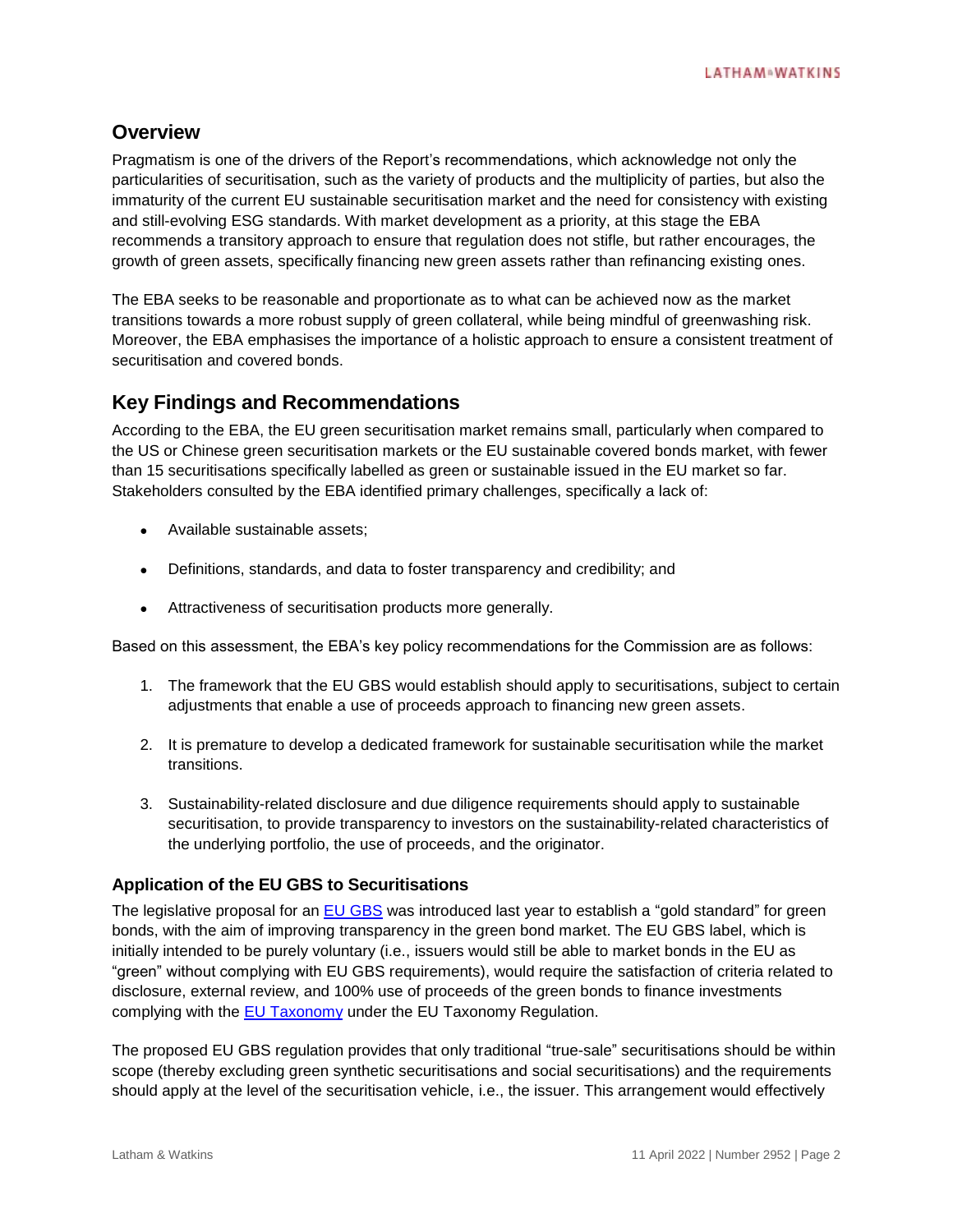require the issuer to use the proceeds of the securitisation to constitute a portfolio of entirely green assets that comply with the EU Taxonomy in order to satisfy the EU GBS criteria.

Although the EBA agrees with the Commission's proposal that the EU GBS should apply to "true sale" securitisations only, the EBA proposes the following in the Report:

- **The EU GBS requirements should apply at the level of the originator rather than the issuer:** Given that the originator is the entity of broader economic substance in a securitisation, compliance with the EU GBS criteria should apply at the originator level rather than the issuer. It would be a counterintuitive outcome if the originator could, theoretically, use the proceeds of a sustainable securitisation to finance non-green assets. Furthermore, this approach would allow for broader application of the EU GBS by enabling securitisations of non-green assets to obtain the EU GBS label, provided that the originator commits to using all of the proceeds towards financing new green assets. In other words, securitisations that are used solely to finance new green assets should be able to benefit from the EU GBS label, even if the underlying portfolio is not green or not entirely green, given the current scarcity of green assets to securitise. The approach is also more consistent with that adopted for other types of assetbacked bonds, thereby encouraging the transition toward a greener economy. In case of transactions with multiple originators, however, clarity will be required as to which originator the requirements should apply to. The Report states that, in the medium term, EU GBS compliant securitisation structures should increasingly also rely on underlying green assets as more green assets become available in the economy.
- **Additional originator-level disclosure should be required:** The EBA recommends that additional disclosure be required to ensure that investors are aware of the green characteristics of the underlying portfolio (or lack thereof) and minimise the risk of an "adverse green selection of assets" (for instance, when originators are incentivised to originate brown assets in the knowledge that these could be securitised in accordance with the EU GBS to finance green assets). The EBA proposes that the green asset ratio and the banking book taxonomy aligned ratio (if and when applicable) of both the originator's overall balance sheet and the securitised exposures be disclosed in the EU GBS factsheet for comparability and accountability.
- **Monitoring the use of proceeds:** While the Report does not spell out the reporting or monitoring requirements for an EU GBS compliant securitisation to assess whether the originator has complied with the intended use of proceeds, the Report does refer to the EU GBS requirements for European green bonds. The EU GBS proposals would require an external reviewer to be appointed to conduct a pre-issuance review of the EU GBS fact sheet, an allocation report every year until full allocation of the proceeds, a post-issuance external review following full allocation of the proceeds, and an impact report after the full allocation of the proceeds at least once during the lifetime of the bond. Further clarity on how these requirements would apply to ESG securitisations at the level of the originator would be welcome.

The use of proceeds approach at the level of the originator can be seen as prudent at this stage of the market's development. The EBA stresses in the Report that this approach should be viewed as an intermediate step to finance the creation of new green assets. In the absence of this approach, the development of a market for sustainable securitisations would likely be constrained. However, at the appropriate moment in the future, the use of proceeds approach could move gradually towards or even be replaced by the collateral approach.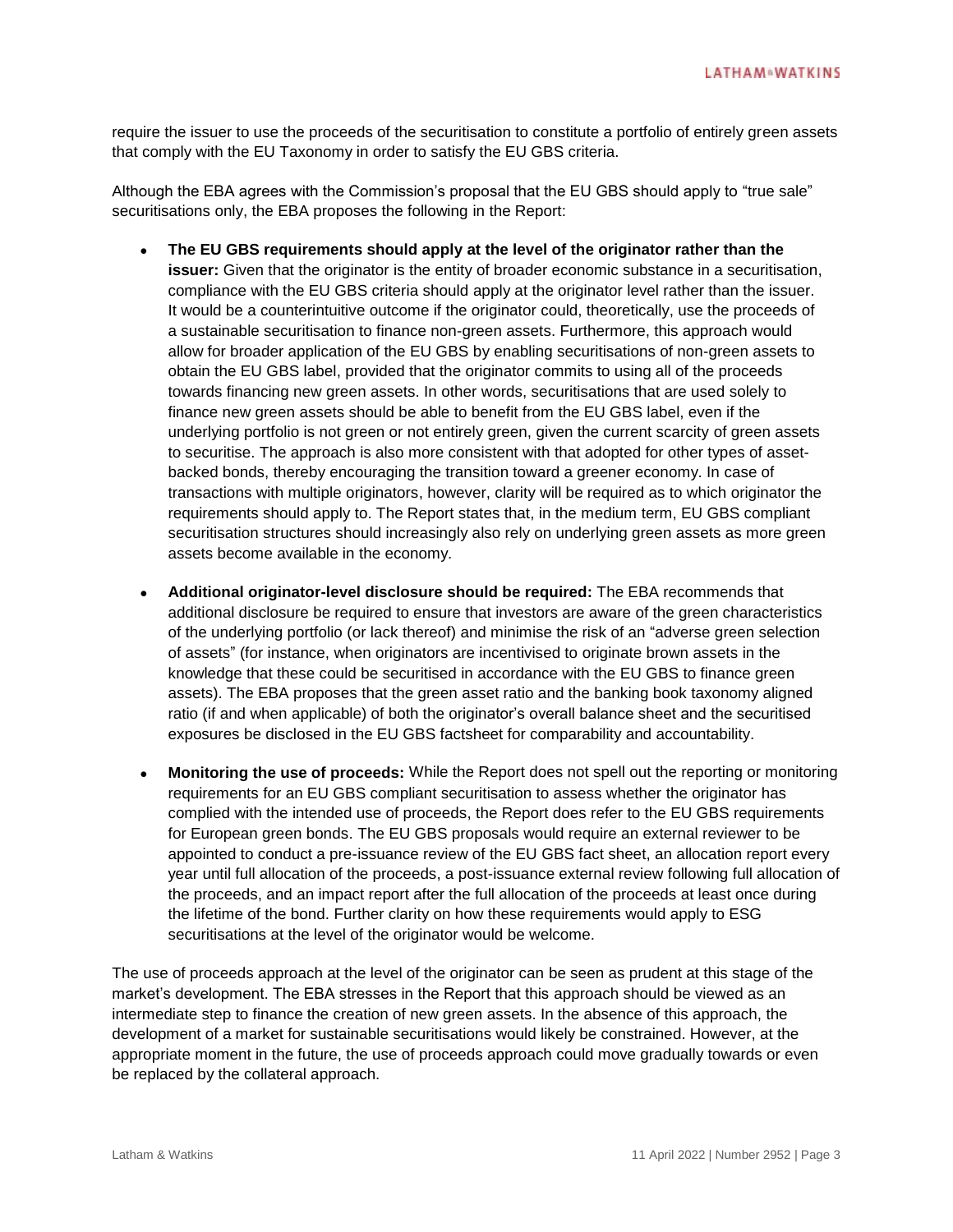# **Establishing a Dedicated Framework for Green Securitisation**

The EBA concludes that the adoption of a dedicated framework would be premature given the current state of the market, even though it would offer an additional label and promote standardisation and consistency in the use of the term "green securitisation".

For **traditional "true sale" securitisations**, the EBA points to the small size of the market and lack of green assets, recommending a wait-and-see approach to gain a more holistic view on all asset-backed securities as the EU GBS has not yet been adopted and no green framework is considered for other asset-backed securities. The EBA recommends:

- Avoiding a dedicated framework for sustainable securitisation in addition to the EU GBS, noting that a collateral-based approach would likely be inconsistent with the goal of encouraging new green asset financing, and such a framework may be more appropriate once the EU economy has further transitioned with the availability of more green assets; and
- Undertaking a future re-evaluation based on holistic assessments of dedicated green frameworks for other asset-backed securities to ensure a consistent treatment across different securities.

For **green synthetic securitisations**, the EBA believes the adoption of a dedicated framework is premature, despite synthetic securitisations falling outside the scope of the EU GBS proposals, as they are considered credit protection rather than financing instruments. According to the EBA, the private and bespoke nature of the synthetic securitisation market, the difficulty in measuring and monitoring the redeployment of capital, and the lack of a green framework for other types of credit protection instruments support the wait-and-see approach. The EBA expects that, with time, the knowledge gap will be narrowed and the holistic view necessary for designing such a framework will be acquired.

While such an approach is pragmatic given the current state of the market, the EBA should avoid being too cautious and should not wait too long before seriously engaging with the adoption of a dedicated framework for synthetic securitisations. This is especially the case given that treating synthetic securitisations differently from true-sale securitisations because of their financing status is not fully justified. After all, synthetic securitisations structured as direct issuances by the originator or another entity in the originator's group serve funding as well as risk mitigation purposes — in addition to their credit protection and risk mitigation function. In addition, the redeployment of released capital in a green synthetic securitisation involves equivalent levels of green loan origination as the use of proceeds in a "true sale" securitisation, again bringing into question whether singling out synthetic securitisations is justified from a transactional perspective.

For **social securitisations**, the EBA takes a similar position as for green synthetic securitisations, recommending that the adoption of a dedicated framework is premature and should only be considered following the adoption of an EU social bond framework and further development of the market.

## **Potential Dedicated Green Securitisation Frameworks**

Although the Report does not recommend the adoption of a dedicated green framework for securitisation, it nonetheless explores three alternative approaches for establishing such a framework whereby a "green securitisation" label would be introduced.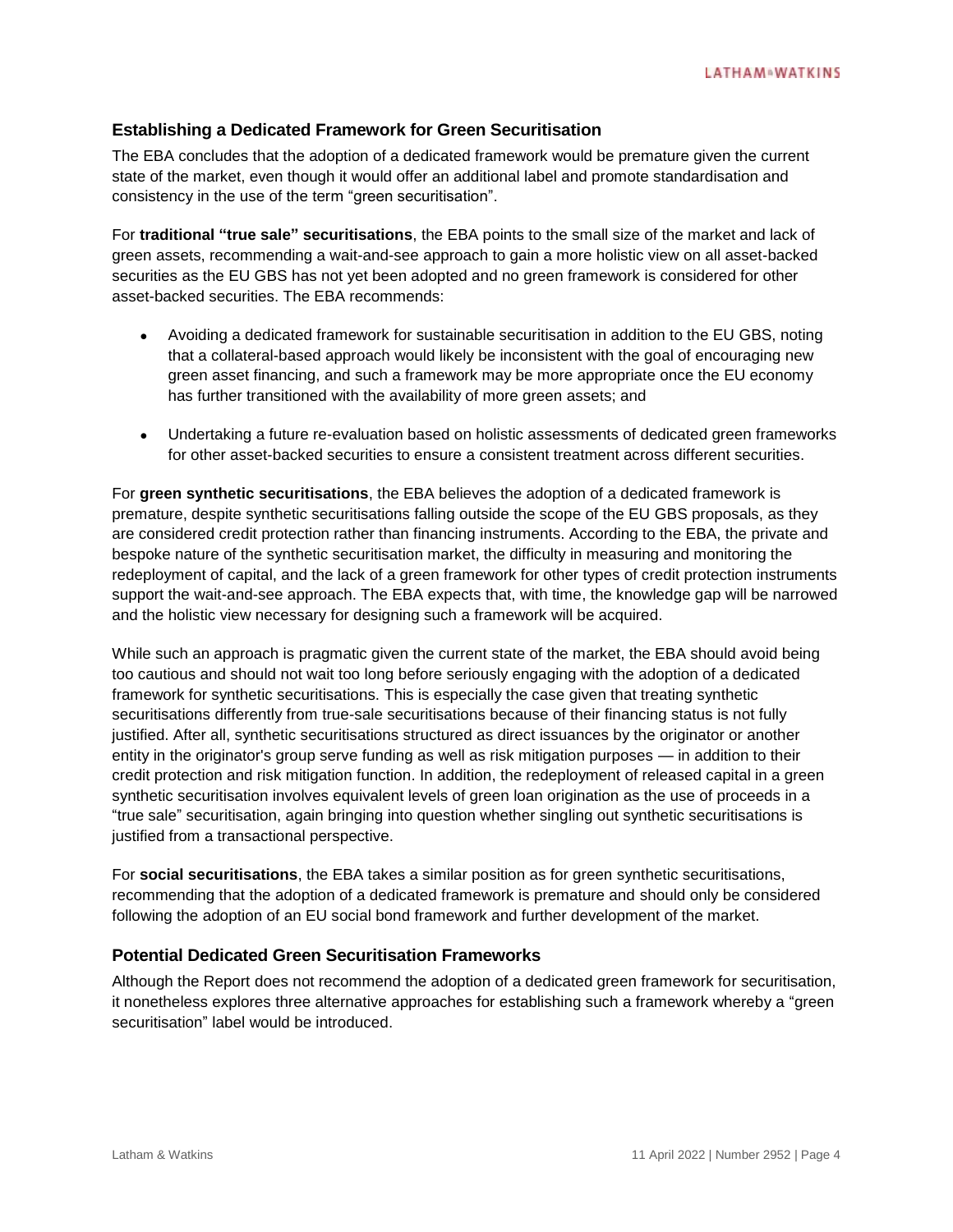### **LATHAM<sup>N</sup>WATKINS**

|                                                                              | <b>Approach</b>                                                                                                                                                                                                                                                                                                                                                                                                                                                   | <b>Pros</b>                                                                                                                                                                                                                                                                                                            | <b>Cons</b>                                                                                                                                                              |
|------------------------------------------------------------------------------|-------------------------------------------------------------------------------------------------------------------------------------------------------------------------------------------------------------------------------------------------------------------------------------------------------------------------------------------------------------------------------------------------------------------------------------------------------------------|------------------------------------------------------------------------------------------------------------------------------------------------------------------------------------------------------------------------------------------------------------------------------------------------------------------------|--------------------------------------------------------------------------------------------------------------------------------------------------------------------------|
| Green<br>collateral<br>approach<br>(Light<br>Green)                          | A "green securitisation" label would<br>apply if the collateral backing the<br>transaction is composed of<br>predominantly green assets, even if<br>the proceeds are not used to<br>finance green assets.<br>This label would apply as an<br>alternative to and in parallel with the<br>adjusted EU GBS (100% green use<br>of proceeds approach), so that<br>securitisations that do not have<br>sufficient green assets can still be<br>eligible for the EU GBS. | $\checkmark$<br>Simplified framework for<br>securitisations that already<br>have sufficient green<br>collateral for origination.<br>✓<br>Easy to comprehend for<br>investors (for whom a<br>collateral based approach<br>is more tangible than use<br>of proceeds).<br>✓<br>Serves as an alternative to<br>the EU GBS. | • Lack of green<br>assets to<br>securitise.<br>Inconsistency with<br>current market<br>practices, which<br>favour a combined<br>approach.                                |
| Combined<br>approach in<br>parallel to<br><b>EU GBS</b><br>(Medium<br>Green) | A "green securitisation" label would<br>apply if a transaction has a<br>minimum share of green use of<br>proceeds and a minimum share of<br>green collateral in the underlying<br>portfolio.<br>This label would apply as an<br>alternative to and in parallel with the<br>adjusted EU GBS (100% green use<br>of proceeds approach), so that<br>securitisations that do not have<br>sufficient green assets can still be<br>eligible for the EU GBS.              | ✓<br>Pragmatic and flexible -<br>during the transition<br>phase, the share of green<br>use of proceeds may be<br>higher than the share of<br>green collateral;<br>conversely that ratio may<br>be reversed once the<br>economy has further<br>transitioned.<br>✓<br>Reflective of current<br>market practices.         | • Complex to<br>implement as the<br>two different<br>thresholds would<br>need to be<br>calibrated.<br>• May not<br>accommodate<br>different types of<br>securitisations. |
| Combined<br>approach<br>integrated to<br>EU GBS<br>(Dark<br>Green)           | The "green securitisation" label<br>would consist of the adjusted EU<br>GBS (100% green use of proceeds)<br>together with a minimum share of<br>green collateral in the underlying<br>portfolio.                                                                                                                                                                                                                                                                  | Creation of a high-quality<br>✓<br>standard (requiring both<br>use of proceeds and green<br>collateral).<br>Consistent with the EU<br>✓<br>GBS.                                                                                                                                                                        | Unlikely to be used<br>in practice due to<br>the lack of green<br>assets.                                                                                                |

In addition, the EBA provides further recommendations and safeguards for the Commission to consider in case it decides to publish a legislative proposal for the creation of a dedicated green framework for securitisation:

 The adjusted EU GBS should remain applicable to securitisations and the dedicated framework should act only as an alternative voluntary standard.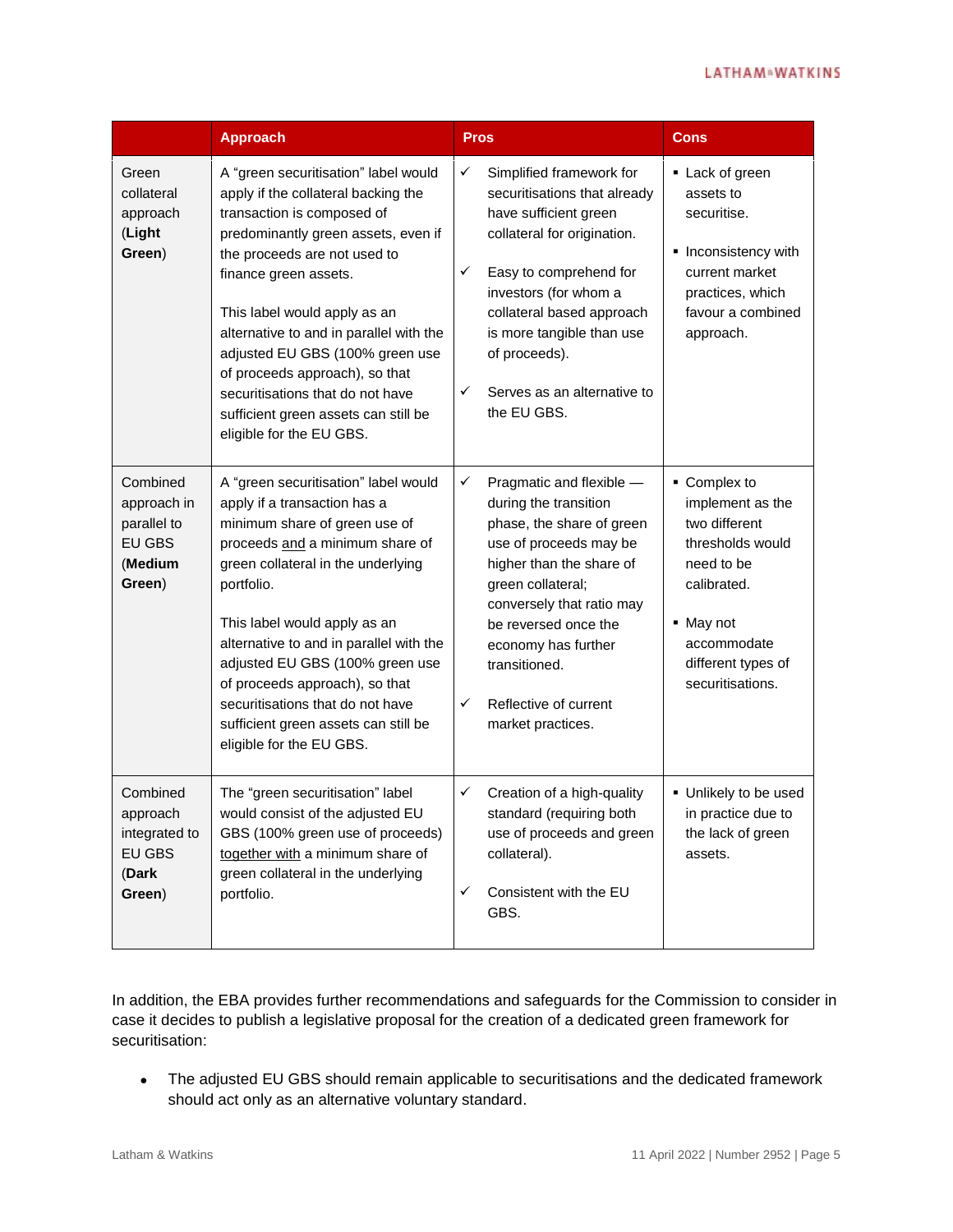- The relevant definitions (green assets, green use of proceeds) should be aligned with the EU Taxonomy definitions, and the implementation of the EU Taxonomy in this area should be assessed from a broader, holistic perspective.
- Although transitional assets under the EU Taxonomy should be considered green during the transitional phase, assets "which significantly harm the environment" should be excluded from the green securitisation framework.
- Although the Simple, Transparent, [and Standardised \(STS\) label](https://www.lw.com/thoughtLeadership/sts-securitisations-further-clarity-on-technical-standards) from the EU Securitisation Regulation should be kept separate, synergies between the STS and green labels (such as streamlining the procedure for obtaining both labels for a single transaction) should be considered.

Finally, although the EBA admits that additional disclosures may effectively complement the existing framework, any additional disclosures should be kept voluntary until the overall EU disclosure regulations for the EU Taxonomy aligned products are finalised and related uncertainties are resolved.

# **Disclosure and Due Diligence Requirements**

Currently, securitisation products are not within the scope of the SFDR as they are not considered "financial products" within the meaning of the SFDR. In this context, the EBA was also mandated to investigate the potential integration of sustainability-related disclosures into the EU Securitisation Regulation.

Considering the importance of standardised data on the principal adverse impact (PAI) of securitisation investments on ESG factors (as applicable to certain asset classes under the SFDR) in supporting the transition to a sustainable economy, the EBA backs the extension of PAI disclosures to securitisations beyond currently requirements under the EU Securitisation Regulation. The current requirements only cover STS securitisations in respect of residential loans or auto loans underlying assets. However, the EBA is careful to state that such disclosure requirements should only be mandatory once the market has reached further maturity.

On the other hand, the EBA did not deem any additional ESG due diligence requirements necessary, given the existing requirements under the EU Securitisation Regulation and the additional disclosure requirements from the EU GBS.

# **Conclusion**

The Report's recommendations are timely and welcome given the still-incipient status of the sustainable securitisation market in the EU, and the recent regulatory changes imposing additional compulsory disclosures under the EU Securitisation Regulation with which the EU securitisation market still needs to contend.

While stakeholders in the market continue to support a collateral-based approach in the long term, the use of proceeds approach at the originator level in the near term has the potential to be a powerful tool to enable originators to monetise existing brown assets and divert funds towards financing new green assets. The EBA recommends taking a transitory approach given the competition for green assets between covered bonds and securitisations, and the limited size of the current EU market for sustainable securitisations. Such an approach would enable the financing of new green assets and reduce the focus on refinancing a currently limited pool of existing green assets, until adequate disclosures ensure that concerns over adverse asset selection are addressed and proceeds are appropriately redeployed.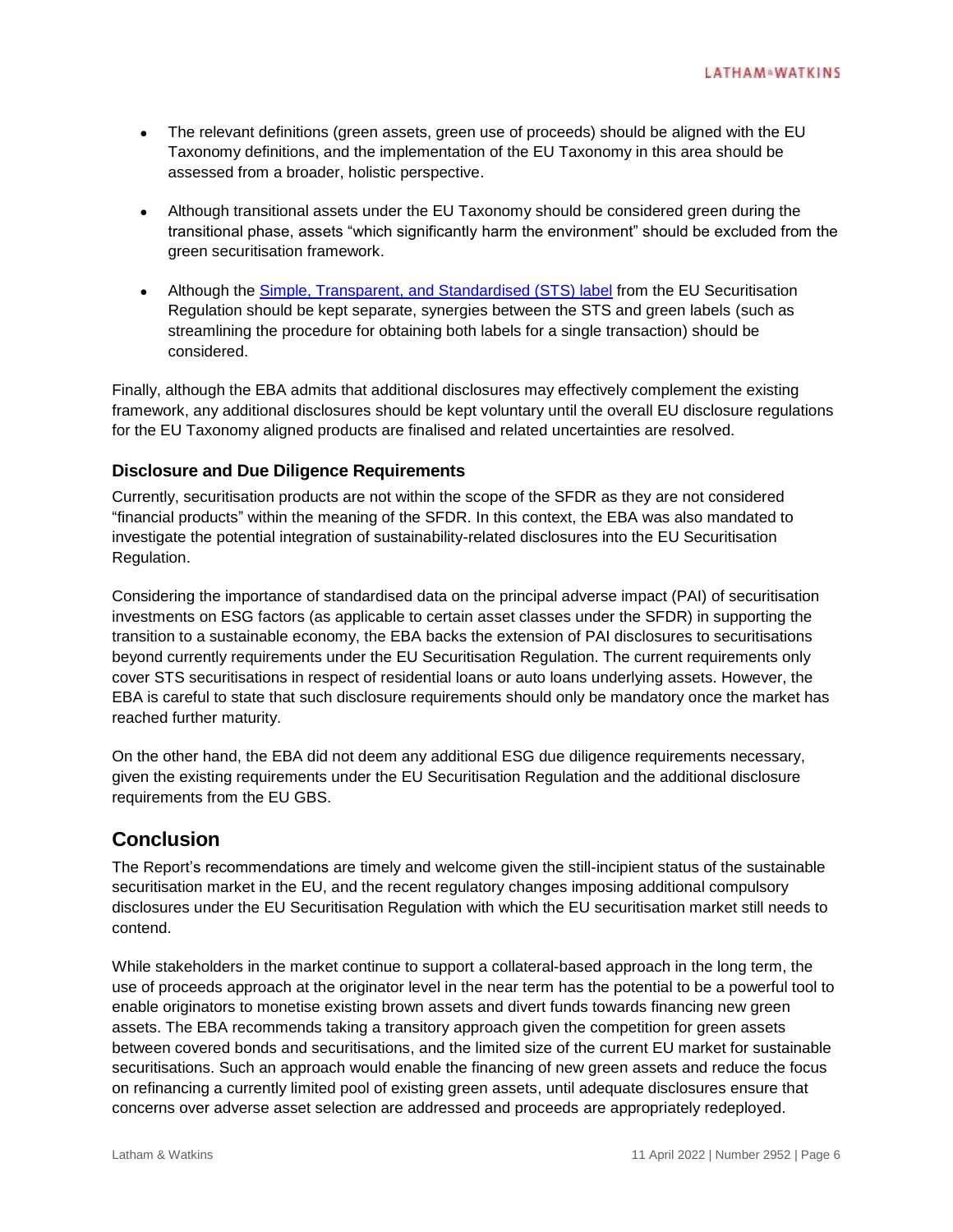Whether the Commission will issue a legislative proposal for a dedicated green securitisation framework, and whether any such framework will incorporate a collateral approach to some degree, remains to be seen. Hopefully, the Commission will take into due consideration the EBA's keen awareness of the state of the market and strong focus on the EU-level policy objective of supporting the transition to a green economy without stifling the development of securitisation.

If you have questions about this Client Alert, please contact one of the authors listed below or the Latham lawyer with whom you normally consult:

#### **[Suzana Sava-Montanari](https://www.lw.com/people/suzana-sava-montanari)**

suzana.sava-montanari@lw.com +33.1.4062.2000 Paris

**[Kamal Dalal](https://www.lw.com/people/kamal-dalal)** kamal.dalal@lw.com +44.20.7710.4751 London

**[Jiou \(Alex\) Park](https://www.lw.com/people/alex-park)**

alex.park@lw.com +33.1.4062.2858 Paris

Environmental, Social & Governance contacts:

#### **[Paul Davies](https://www.lw.com/people/paul-davies)**

paul.davies@lw.com +44.20.7710.4664 London

#### **[Betty M. Huber](https://www.lw.com/people/betty-huber)**

betty.huber@lw.com +1.212.906.1222 New York

Structured Finance contacts:

#### **[Thomas William Cochran](https://www.lw.com/people/thomas-cochran)**

tom.cochran@lw.com +44.20.7710.4652 London

#### **[Patrick Leftley](https://www.lw.com/people/patrick-leftley)**

patrick.leftley@lw.com +44.20.7710.3089 London

#### **[Thomas Vogel](https://www.lw.com/people/thomas-vogel)**

thomas.vogel@lw.com +33.1.40.62.20.47 Paris

#### **[Frank Bierwirth](https://www.lw.com/people/frank-bierwirth)**

frank.bierwirth@lw.com +49.69.6062.6547 Frankfurt

**[Sarah E. Fortt](https://www.lw.com/people/sarah-fortt)** sarah.fortt@lw.com

+1.737.910.7326 Austin

# **[Edward Kempson](https://www.lw.com/people/edward-kempson)**

edward.kempson@lw.com +7.495.644.1928 Moscow

#### **[Steve Curtis](https://www.lw.com/people/steve-curtis)**

steve.curtis@lw.com +44.20.7710.1123 London

#### **[Alex Martin](https://www.lw.com/people/alex-martin)**

alex.martin@lw.com +44.20.7710.1827 London

#### **[Jeremiah Wagner](https://www.lw.com/people/jeremiah-wagner)**

jeremiah.wagner@lw.com +44.20.7710.4790 London

**[Nicola Higgs](https://www.lw.com/people/nicola-higgs)**

nicola.higgs@lw.com +44.20.7710.1154 London

**[Jeremy Green](https://www.lw.com/people/jeremy-green)**

jeremy.green@lw.com +44.20.7710.4561 London

#### **[Dean Naumowicz](https://www.lw.com/people/dean-naumowicz)**

dean.naumowicz@lw.com +44.20.7710.1182 London

#### **[Sanjev D. Warna-kula-suriya](https://www.lw.com/people/sanjev-warna-kula-suriya)**

sanjev.warna-kula-suriya@lw.com +44.20.7710.3034 London